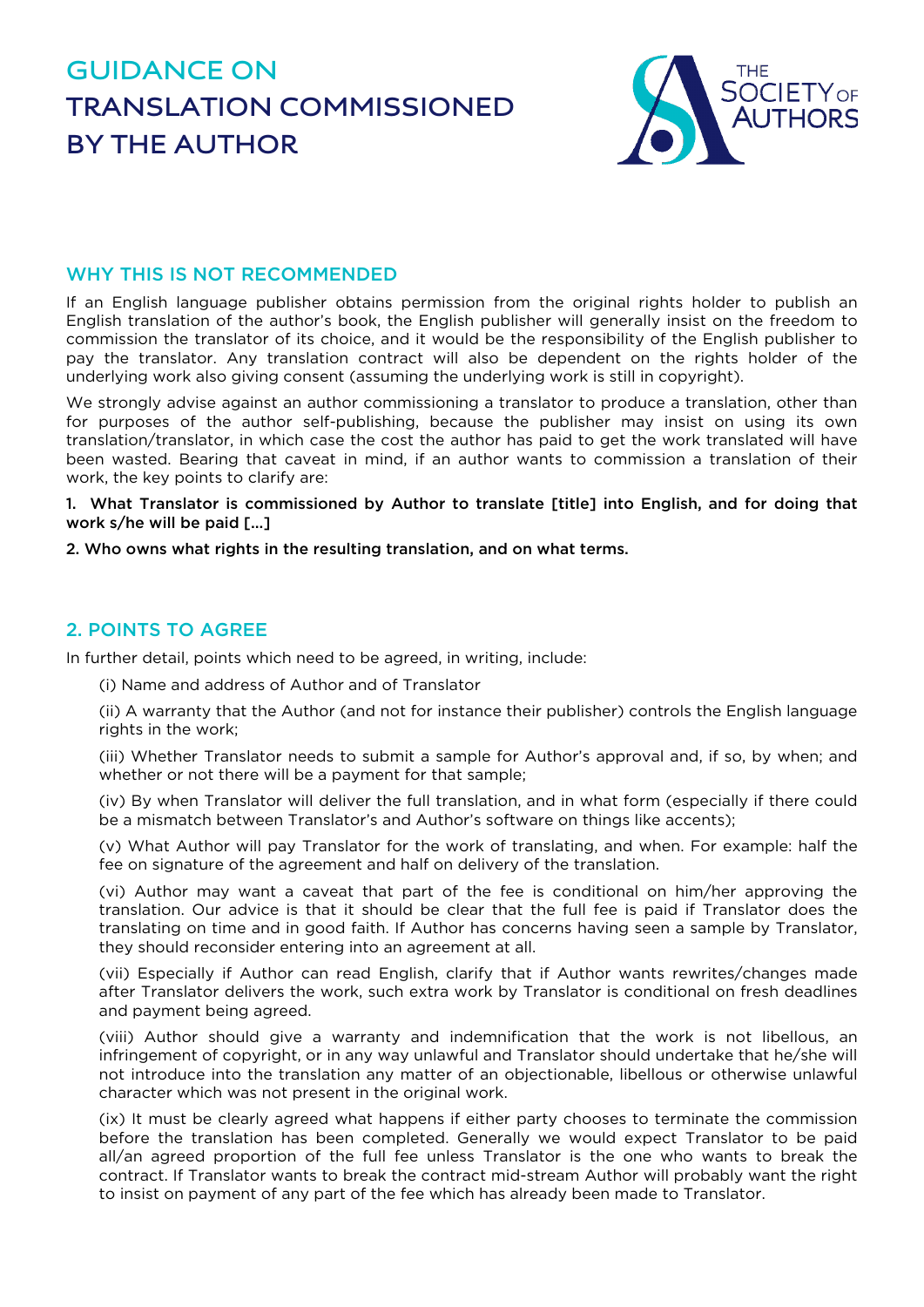(x) Where relevant, both parties need to clarify whether (if Translator is VAT registered), whether VAT should be charged, and/or whether there are double-tax formalities (where payments are being made from one country to another).

(xi) If Translator is entitled to a share of the income from exploitation of the translation (under one of the arrangements described below), clarify whether the fee is in addition to royalties or if it will be treated as an advance against Translator's share of the royalties, or if Author has the right to recoup the fee from total royalty income in the first instance, dividing any income after that in the agreed proportions.

## 2. THE GRANT OF RIGHTS

Each deal has to be negotiated by the relevant Author and Translator on a case by case basis, but in most cases the arrangement is likely to be one of the following:

#### a) Author takes an assignment of copyright from Translator (and the fee paid reflects this).

An assignment means that Translator sells his/her translation outright and has no further involvement or rights of any sort. Author can do anything they please with the translation.

(i) There must be a clear statement that the assignment of copyright is not valid unless/until the full agreed fee has been paid.

(ii) Even with an assignment, there can be an undertaking by Author that s/he will pay an agreed percentage of Author's income from exploitation of the translation to Translator, or e.g. a further fee if the translation is published. If further payments are due to Translator, it must also be clear that Author will send such payments, along with the relevant royalty statements, to Translator within [one month] of receipt of such monies by Author.

#### b) Translator retains all rights in the translation:

In such instances, the money paid by the author is for the act of translating, but any publisher or producer wishing to exploit the translation will need to reach separate agreements with Translator and Author.

(i) Clarify how any income from exploitation of the translation will be divided between Author and Translator.

(ii) Author may want some guarantee that Translator will make best efforts to secure publication of the translation and will not unreasonably impede any proposed terms the Author considers acceptable.

(iii) Translator may want a guarantee from Author that Author will not grant English language rights other than where the publisher agrees to use the Translator's translation, for a specified period of time.

#### c) Not recommended, because it is complicated and open to confusion:

Translator retains copyright and grants Author the exclusive right to publish the translation (and/or the right to license others to do so), in print/ebook form, or in all forms and media including dramatisations, or as agreed. This means it is the Author who can self-publish the work and/or has the right to sign publishing or other contracts to exploit the translation.

(i) Clarify exactly the nature and extent of the rights granted by Translator to Author.

(ii) Clarify what fee Translator is paid for translating, and how any income from exploitation of the rights granted will be divided between Author and Translator.

(iii) Clarify Translator's right of approval (or not) of editorial changes to the translation, and their right (or not) to be credited. Where Translator has the right to be credited, there should also be a statement that '[Translator] hereby asserts his/her moral right to be identified as the author of the translation.'

(iv) Translator should be aware that if Author licenses a publisher (or other producer), any undertakings by Author on things which are subject to agreement with the publisher, like how many free copies Translator is entitled to, can sometimes be no more than that 'Author will make best endeavours to ensure...'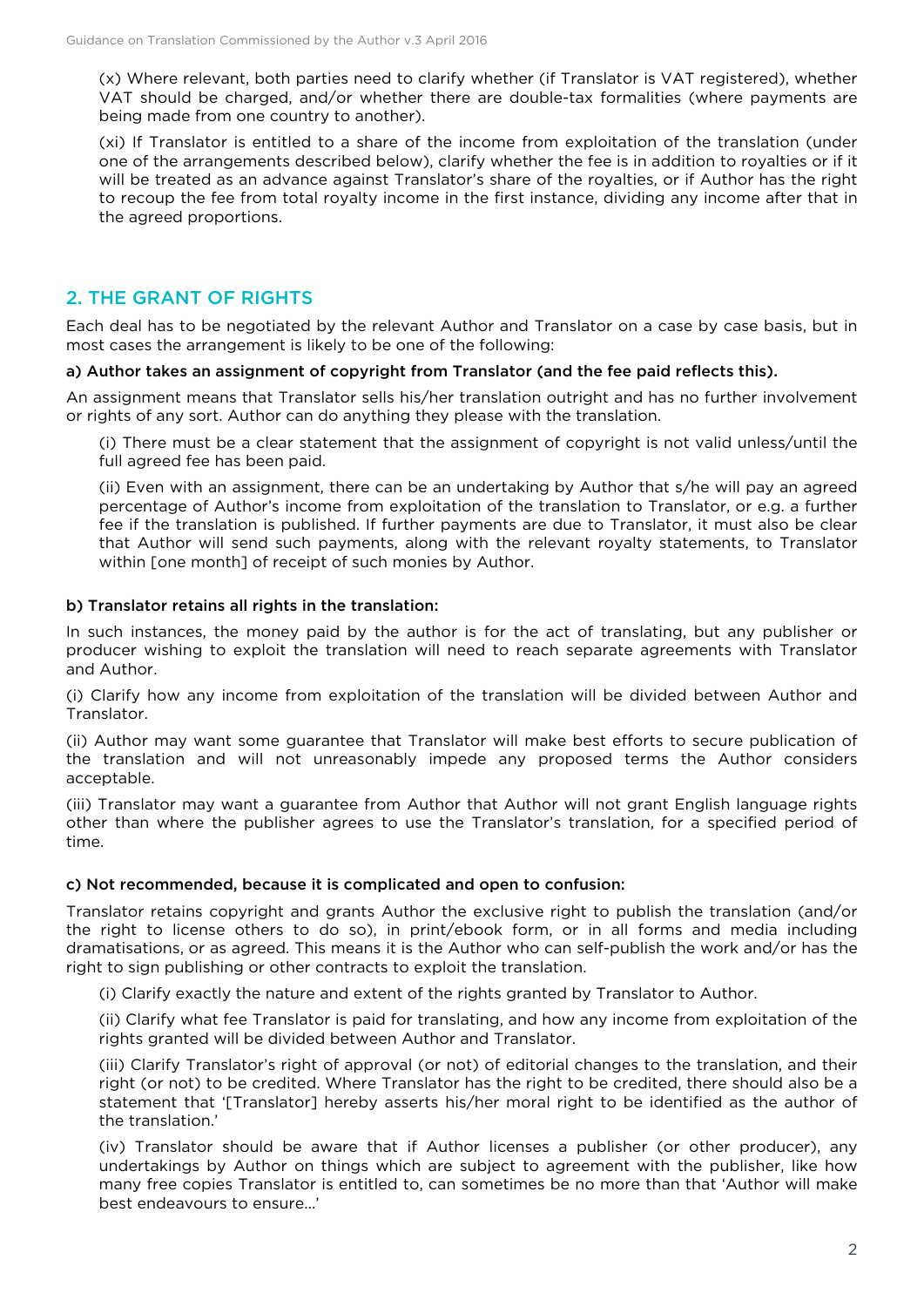(v) Ideally publisher would pay Author's share to Author and Translator's share to Translator. Failing that, Author should give undertakings that s/he will send Translator's share, along with copies of the publisher's royalty statement, to Translator within e.g. one month of Author's receipt of such money from the publisher.

#### © Society of Authors, 2016

#### Guidance on Translation Commissioned by the Author v.2 April 2016

*Cost £6 (£5 for print with £1 postage and administration or £6 digital with 20% VAT). All SoA guides are free to members.*

84 Drayton Gardens London SW10 9SB E info@societyofauthors.org T 020 7373 6642 www.societyofauthors.org